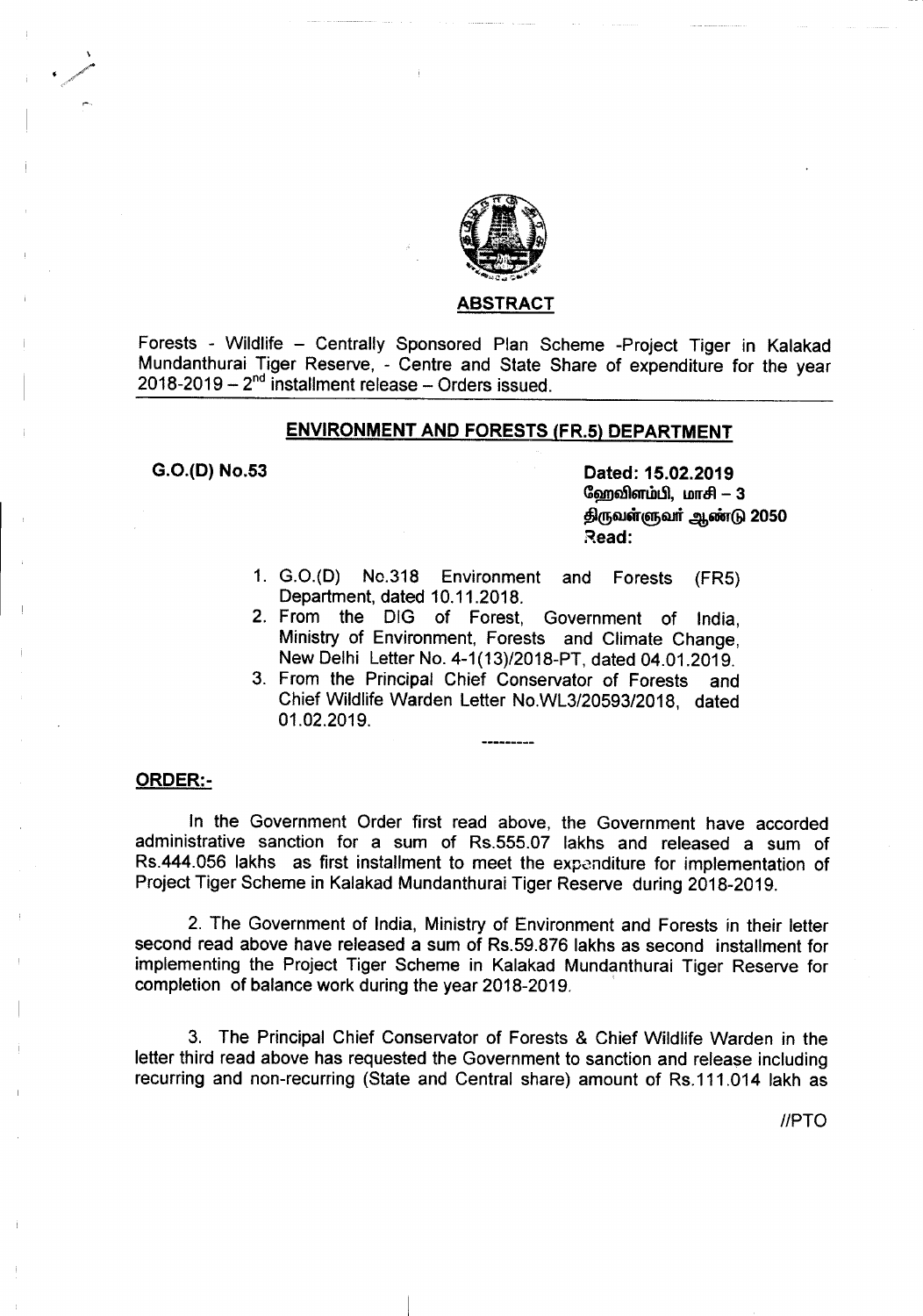second installment for implementing the Project Tiger Scheme in Kalakad Mundanthurai Tiger Reserve during 2018-2019 as detailed below:-

|                     | <b>GOI share</b> | <b>GoTN share</b> | <b>Total</b> |
|---------------------|------------------|-------------------|--------------|
| A Non-Recurring     | 26.212 (60%)     | 17.474 (40%)      | 43.686       |
| <b>B.</b> Recurring | 33.664(50%)      | 33.664 (50%)      | 67.328       |
| Total               | 59.876           | 51.138            |              |
| Grand Total (A+B)   |                  |                   | 111.014      |

4. The Government after careful consideration, sanction a sum of Rs.111.014 lakhs (Rupees One crore leven lakh one thousand four hundred only) as second and final installment for implementing the Project Tiger Scheme in Kalakad Mundanthurai Tiger Reserve for completion of balance work during the year 2018-2019.

5. The expenditure sanctioned in para 4 above shall be debited to the following heads account-

 $(i)$ . Non-recurring  $(60:40)$  cost - Rs.43.686 lakhs

4406 - Capital Outlay on Forestry and Wild Life -02 Environmental Forestry and Wild Life - 110 Wildlife. Central Sector Schemes - SA Tiger Reserve Scheme - 16 Major works (O.P.C. 4406- 02- 110-SA -1606)

(ii). Recurring (50:50) cost Rs.67.328 lakhs

2406 Forestry and Wild Life - 02 Environmental Forestry and Wildlife-110 Wild Life Preservation - Schemes shared between State and Centre - UE Tiger Reserve Scheme 18. Maintenance - 01. Periodical Maintenance. (OP C. 2406- 02- : 19 -UE- 1815)

6. Necessary funds are available in Revised Estimate 2018-2019 to meet the above expenditure.

7. The Principal Chief Conservator of Forests and Chief Wildlife Warden shall ensure that the terms and conditions laid down by the Government of India in their letter second read above should be followed strictly.

..2..

*IIPTO*